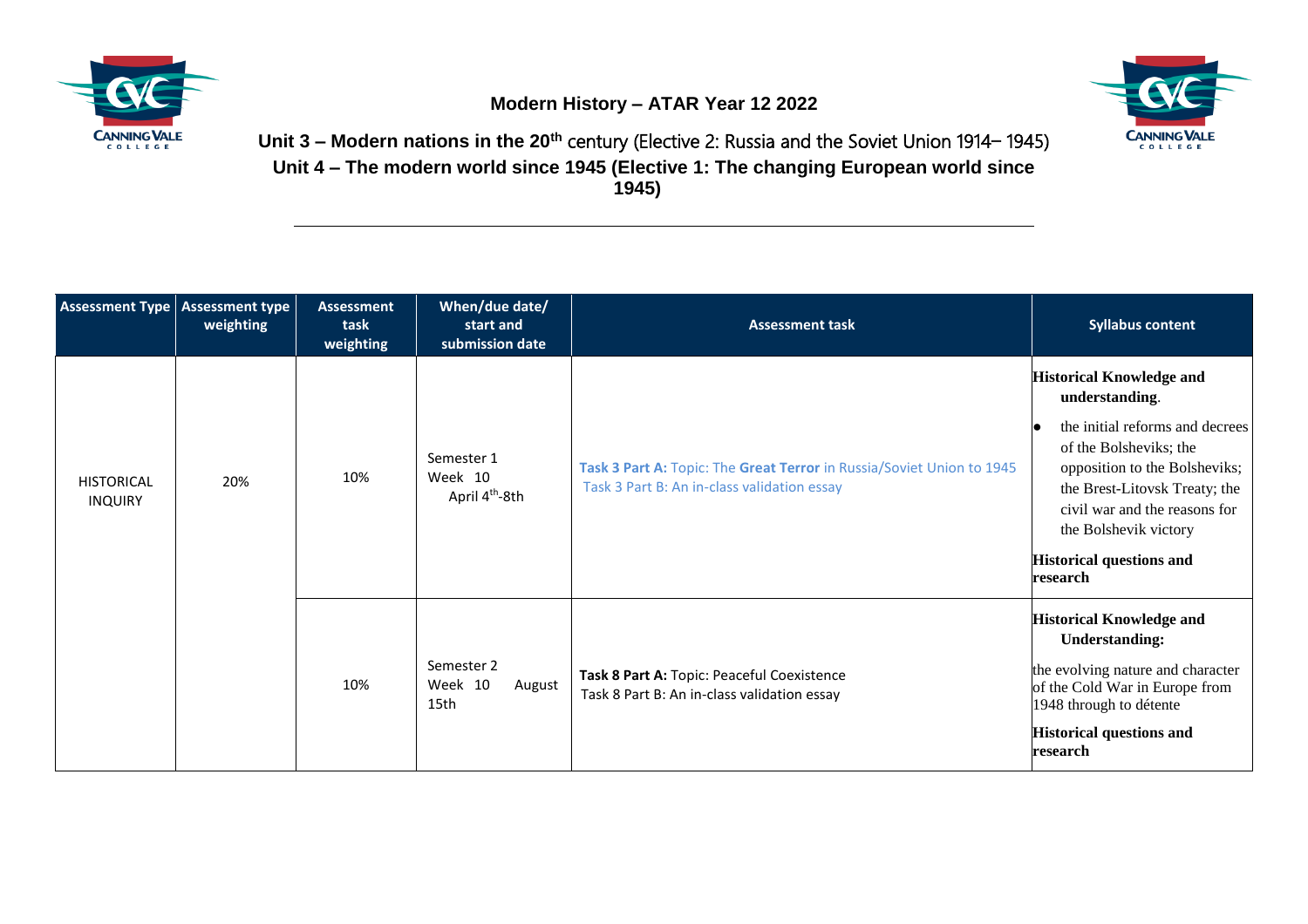

**Modern History – ATAR Year 12 2022**



**Unit 3 – Modern nations in the 20th** century (Elective 2: Russia and the Soviet Union 1914− 1945) **Unit 4 – The modern world since 1945 (Elective 1: The changing European world since 1945)**

| <b>EXPLANATION</b> | 20% | 10% | Semester 1<br>Mar $28^{th}$ -<br>Week 8<br>30th | Task 2: An in-class essay based on content related to the NEP.                                 | <b>Historical Knowledge and</b><br><b>Understanding</b><br>The different experiences of<br>individuals and groups in the<br>period to 1945<br>The significant ideas of the<br>period<br>The significance of the<br>struggle of Josef Stalin and<br>Leon Trotsky for power and<br>the reasons for the success of<br>Stalin<br>Chronology, terms and concepts |
|--------------------|-----|-----|-------------------------------------------------|------------------------------------------------------------------------------------------------|-------------------------------------------------------------------------------------------------------------------------------------------------------------------------------------------------------------------------------------------------------------------------------------------------------------------------------------------------------------|
|                    |     | 10% | Semester 2<br>Week 9<br>Aug 20-<br>24th         | Task 7: An in-class essay based on content related to the success and<br>failures of Kruschev. | <b>Historical Knowledge and</b><br><b>Understanding the evolving</b><br>nature and character of the<br>Cold War in Europe<br>Chronology, terms and concepts                                                                                                                                                                                                 |
|                    |     | 5%  | Semester 1<br>Feb $22^{nd}$ -<br>Week 4<br>25th | Task 1: An in-class source analysis based on Lenin's leadership and<br>the revolution.         | <b>Historical Knowledge and</b><br><b>Understanding</b><br>The initial reforms and<br>decrees of the Bolsheviks<br>Analysis and use of sources<br>Perspectives and interpretations                                                                                                                                                                          |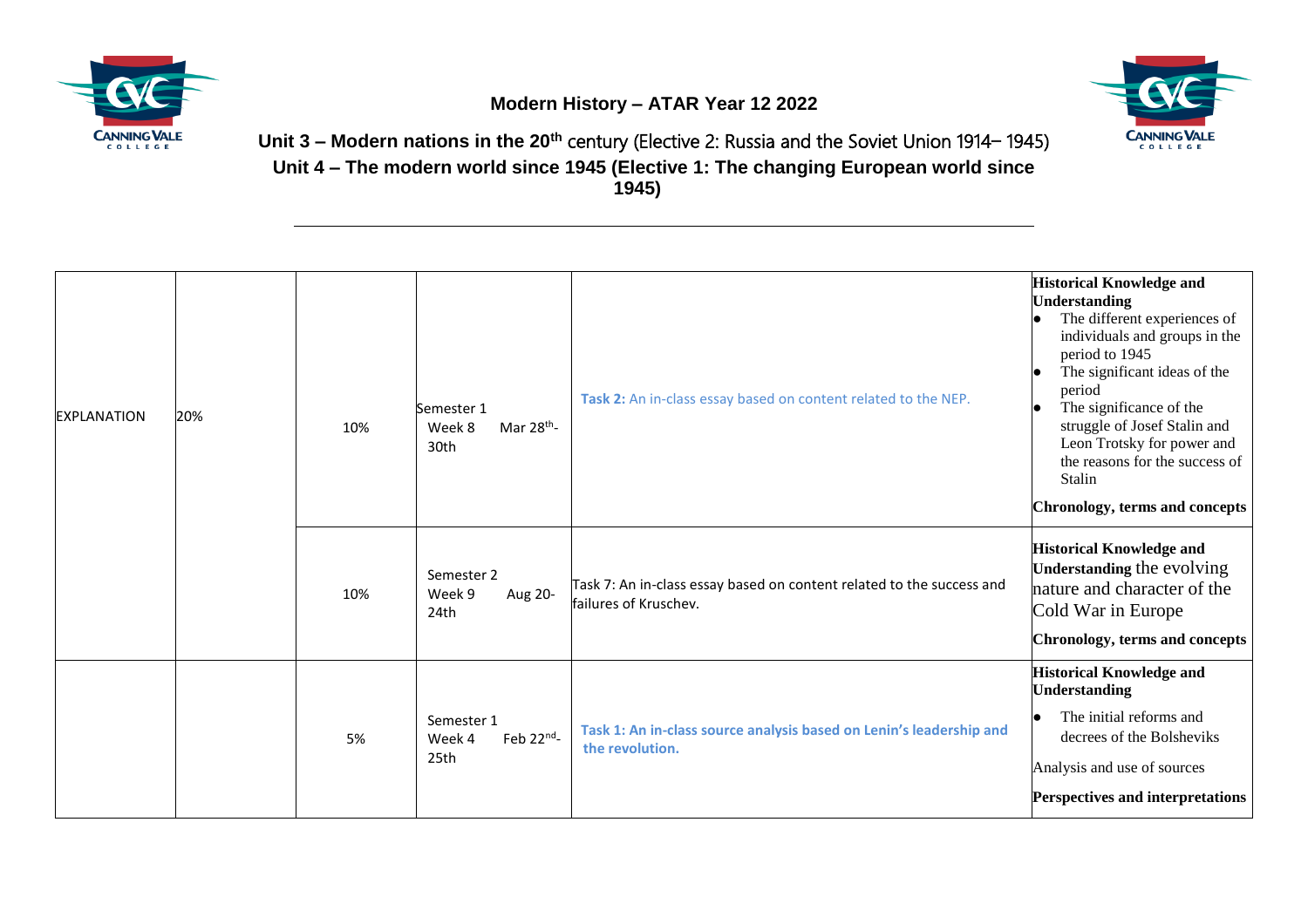





**Unit 3 – Modern nations in the 20th** century (Elective 2: Russia and the Soviet Union 1914− 1945) **Unit 4 – The modern world since 1945 (Elective 1: The changing European world since 1945)**

| <b>SOURCE ANALYSIS</b> | 20% | 5% | Semester 1<br>Week 12 May 6th                          | Task 4: An in-class source analysis based on the content related to<br>the impact of Stalin's leadership during the Great Patriotic War. | <b>Historical Knowledge and</b><br>understanding:<br>the role and impact of<br>significant individuals in the<br>period, including political,<br>military and social/cultural<br>leaders<br>Perspectives and interpretations.<br>Analysis and use of sources                                                                             |
|------------------------|-----|----|--------------------------------------------------------|------------------------------------------------------------------------------------------------------------------------------------------|------------------------------------------------------------------------------------------------------------------------------------------------------------------------------------------------------------------------------------------------------------------------------------------------------------------------------------------|
|                        |     | 5% | Semester 2<br>Week 3 July 29th                         | Task 6: An in-class source analysis based on the Berlin Blockade/<br><b>Containment Policy</b>                                           | <b>Historical Knowledge and</b><br><b>Understanding</b><br>the significant ideas of the<br>period, including communism,<br>capitalism, democracy,<br>containment, peaceful co-<br>existence, détente, glasnost<br>and perestroika, nationalism,<br>and re-integration<br>Analysis and use of sources<br>Perspectives and interpretations |
|                        |     | 5% | Semester 2<br>Week 12 Aug 29 <sup>th</sup> -<br>Sept 3 | Task 9: An in-class source analysis based on the content related to<br>German Reunification.                                             | Analysis and use of sources<br>Perspectives and<br>interpretations                                                                                                                                                                                                                                                                       |